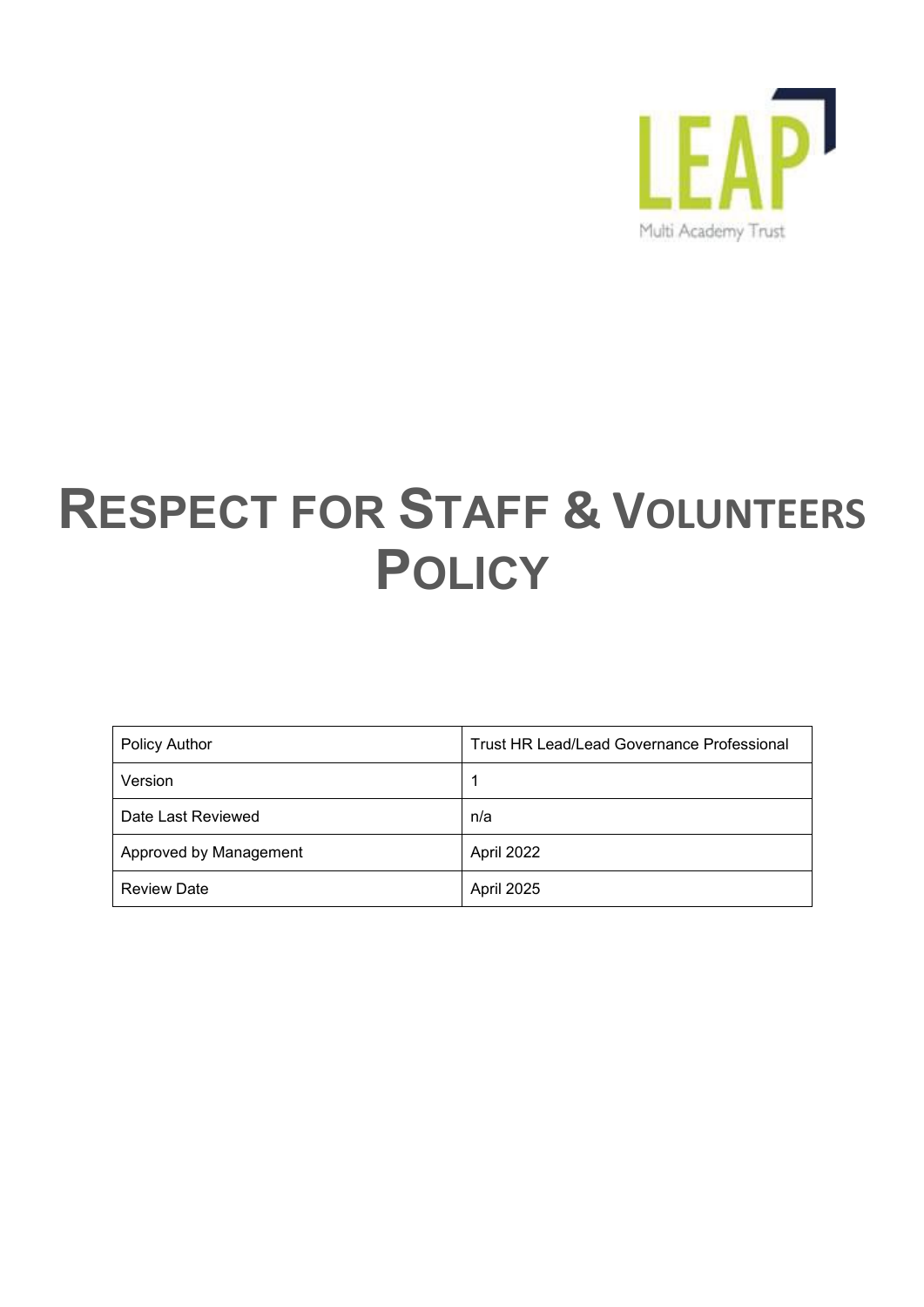Our academies are orderly, safe places where relationships between staff/volunteers and visitors, especially parents, are normally good. However, at times the behaviour of a few individuals can cause severe disruption or result in abusive and aggressive behaviour towards staff members and other members of the Academy community.

LEAP Trust and the Academy's Governing Body are responsible for protecting the health, safety and welfare of staff and pupils and, as such, procedures are in place to protect individuals from abuse and threatening behaviour.

This document deals with the consequences of abuse and/or threatening behaviour, including the barring of a person from Academy premises or as a result of trespass on Academy premises.

# **Definitions**

## **Abusive or Threatening Behaviour**

The Public Order Act 1986 defines "disorderly conduct" as: verbal abuse, threatening abusive or insulting words or behaviour or any disorderly behaviour whereby a person is caused alarm, harassment or distress. "Threatening behaviour" is when a person fears that violence or threat of violence is likely to be provoked.

In a school context this could mean someone shouting at a member of staff or volunteer, either in person, on the telephone or via email communication: acting aggressively, including using intimidating body language, threatening/intimidating comments, as well as actual violence. It also covers comments posted on social networking sites or situations where members of staff or volunteers are approached.

#### **Volunteers**

This includes Trustees, Governors, anyone undertaking work placements and those helping on school trips or events. This list is not exhaustive.

#### **The Law**

Violence at work is defined as 'any incident in which a person is abused, threatened or assaulted in circumstances relating to their work' This covers the serious or persistent use of verbal abuse – which can add to stress or anxiety. It also covers staff who are assaulted or abused outside their place of work; for example, while going home, while working in the community or while travelling, as long as the incident relates to their work (Health & Safety Executive).

Please also note that commenting negatively about the school or individual members of staff on Social Media is a breach of libel laws.

#### **Expectations of School Communities**

All members of our school communities have a right to expect that their school is a safe place in which to work and learn.

Threats or acts of violence, threatening behaviour and disorderly conduct, including abuse in all forms, against Academy staff, volunteers or other members of the school community will not be tolerated. This includes abusive comments posted online. Where individuals have concerns/complaints, the school's Complaints Policy should be followed.

In the unlikely event that such behaviour does occur, then action will be taken to deal with those people concerned.

#### **Procedure**

If an incident involving threatening behaviour or abuse does occur, then an incident report form will be completed by the member of the Academy community against whom the abuse was directed. Footage or any information gleaned through the school's CCTV system can be used as evidence if required.

LEAP Respect for Staff and Volunteers Policy 2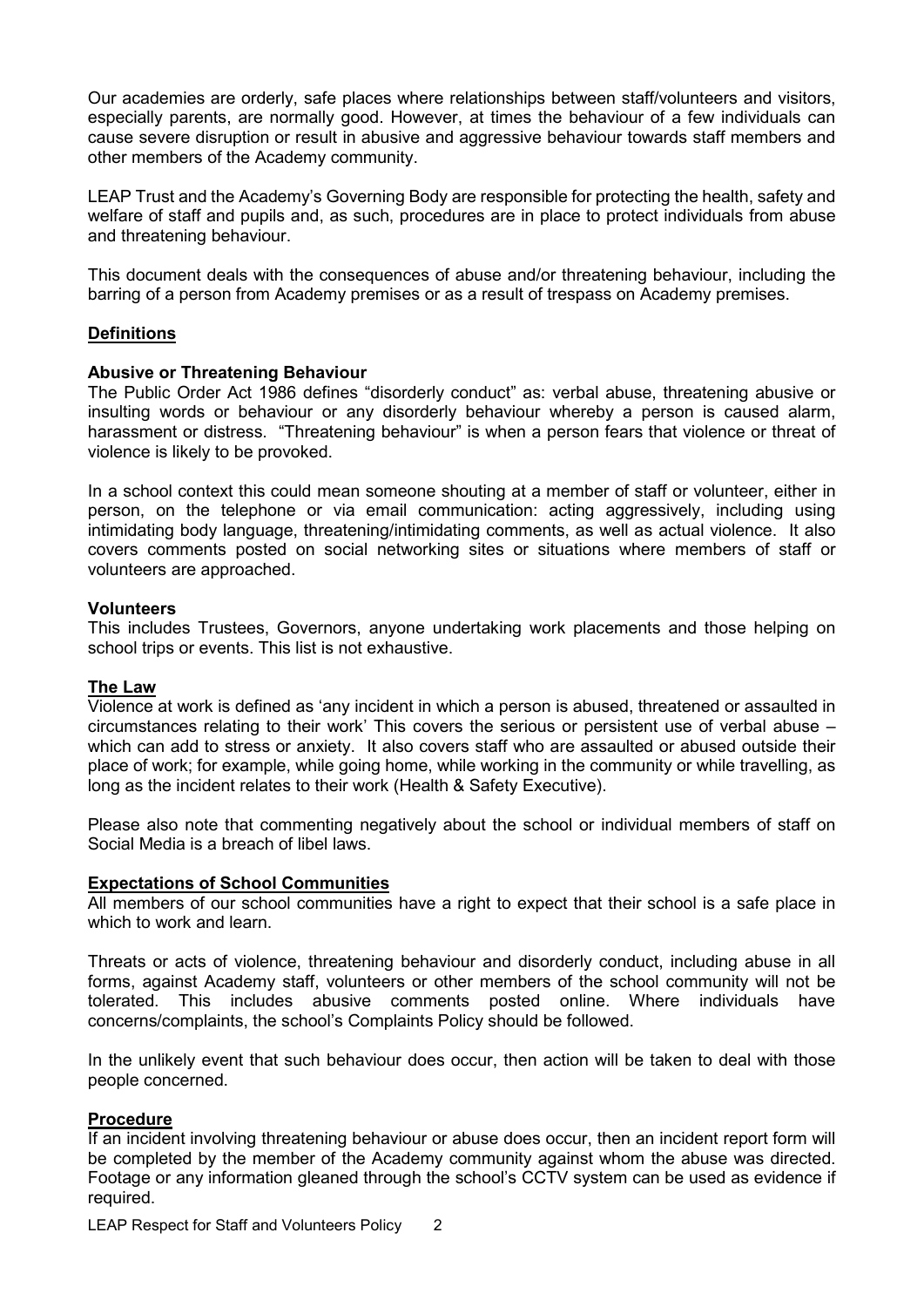Where appropriate, the school may report serious incidents of abuse and threatening behaviour to the relevant authorities and the school has a statutory responsibility to report any racist or discriminatory incidents to the Local Authority. Any act of actual or threatened violence will also be referred to the police immediately.

All incidents will be recorded and passed onto the relevant authorities so that patterns of behaviour can be monitored.

## **Step 1 – First warning**

Where possible the Principal will speak to the person(s) perpetrating such an incident privately. (If it is not possible to meet in person, then this stage can be confirmed in writing to those involved.) It will be put to them that such behaviour is unacceptable, and an assurance will be sought that such an incident will not be repeated. It will be stressed that on this occasion, the repetition of such an incident will result in further action being taken. If the Principal has been subject to abuse this may also be done by the Chief Executive/LGB Chair of Governors/Trust Chair.

If a Trustee/Governor has been subject to abuse this will be done by the Chief Executive/Chair of Governors/Trust Chair. If appropriate, the Lead Governance Professional will seek support from the Trust's solicitors.

If the Chief Executive has been subject to abuse this will be done by the Chair of Governors. If appropriate, the Lead Governance Professional will seek support from the Trust's solicitors.

## **Step 2 – Second warning**

If a further incident occurs involving the same person(s) or if the first incident is particularly extreme, the Principal will write to the adult(s) informing them once again that this conduct is unacceptable and that further repetition may lead to further action, including barring from access to the Academy site. As with Step 1, if the Principal has been subject to abuse, this may be done by the Chief Executive/LGB Chair/Trust Chair or other appointed Governor. If a Trustee/Governor has been subject to abuse this will be done by the Chief Executive/Chair of Governors/Trust Chair and if the Chief Executive has been subject to abuse this will be done by the Chair of the Trust. If appropriate, the Lead Governance Professional will seek support from the Trust's solicitors.

# **Step 3 Governors review**

If such an incident recurs, or if the initial incident is considered serious enough by the Principal will enforce any action deemed necessary. This may result in a person(s) being barred from school premises. Where this action is pursued, the Chief Executive/LGB Chair/Trust Chair (or other appointed Trustee/Governor) would review the decision within 2 school days in order to be satisfied that the decision to bar was justified. The site ban would be for 7 weeks in the first instance. A review of the decision will be scheduled in advance of the end date so that either (a) the ban will be lifted; or (b) the end date will be extended. A panel of three governors and/or Trustees from across the Trust, with no prior involvement of the case will be selected by the LGB Governance Professional. In some cases, the Lead Governance Professional may seek the support of independent panel members. The outcome of this review will be communicated to the person in question.

If following a decision to bar a person from the Academy site that person persists in accessing or trying to access the site and displaying unreasonable behaviour then it may be necessary to involve the Police and for that individual to be removed from the site under Section 547 of the Education Act 1996 and charged with an offence under the Public Order Act 1986.

At all stages of the process, the person or persons will have the right to appeal and this can be done by writing to the Lead Governance Professional (email: [info@leap-mat.org.uk\)](mailto:info@leap-mat.org.uk) stating clearly the grounds for the appeal. Any appeal should be submitted within 5 days of the warning notice. The appeal will be considered by a senior member of the Trust (Principal of another Trust school/ Chief Executive/Chief Executive's delegated representative) and a Trustee or Governor.